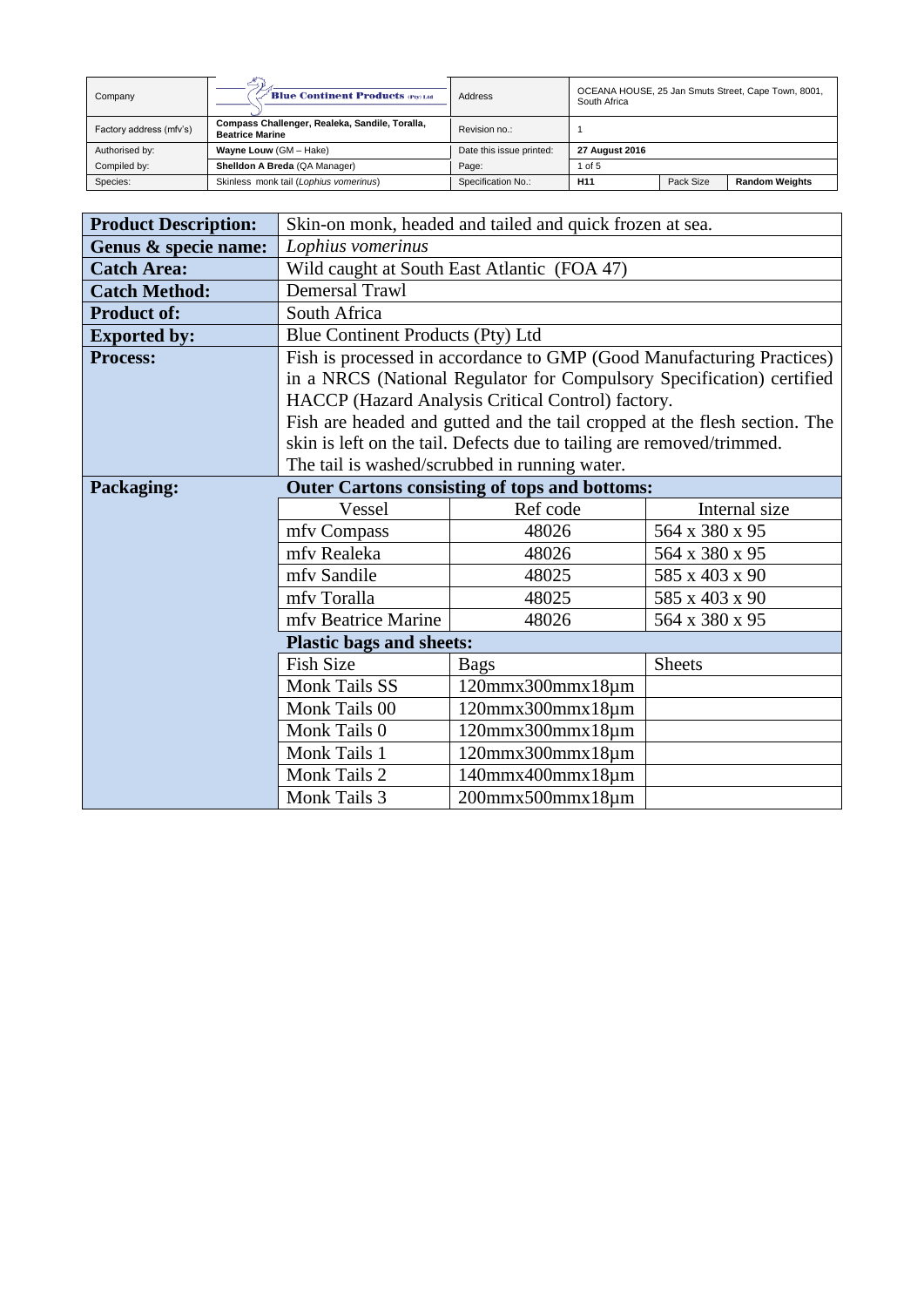| Company                 | <b>Blue Continent Products (Pty) Ltd</b>                                 | Address                  | OCEANA HOUSE, 25 Jan Smuts Street, Cape Town, 8001,<br>South Africa |           |                       |
|-------------------------|--------------------------------------------------------------------------|--------------------------|---------------------------------------------------------------------|-----------|-----------------------|
| Factory address (mfv's) | Compass Challenger, Realeka, Sandile, Toralla,<br><b>Beatrice Marine</b> | Revision no.:            |                                                                     |           |                       |
| Authorised by:          | Wayne Louw (GM - Hake)                                                   | Date this issue printed: | 27 August 2016                                                      |           |                       |
| Compiled by:            | Shelldon A Breda (QA Manager)                                            | Page:                    | $2$ of 5                                                            |           |                       |
| Species:                | Skinless monk tail (Lophius vomerinus)                                   | Specification No.:       | H <sub>11</sub>                                                     | Pack Size | <b>Random Weights</b> |

**Packing:** Fish are individually wrapped with plastic pouches which are neatly wrapped around the fish to prevent dehydration and brown pieces. Fish are packed stomach side up with the broad side of the tails towards to the outside of the carton (thinner end of tails laying next to each other).



Smaller grades have two or more layers with the middle layers packed in the middle of the carton alternating the broad and thin sides



With the bottom layer packed in the same fashion as the top layer (stomach side up with the broad side of the tails towards to the outside of the carton - thinner end of tails laying next to each other).



Extra care is taken towards tightly folding the bags around the fish to prevent dehydration and the flesh from turning brown.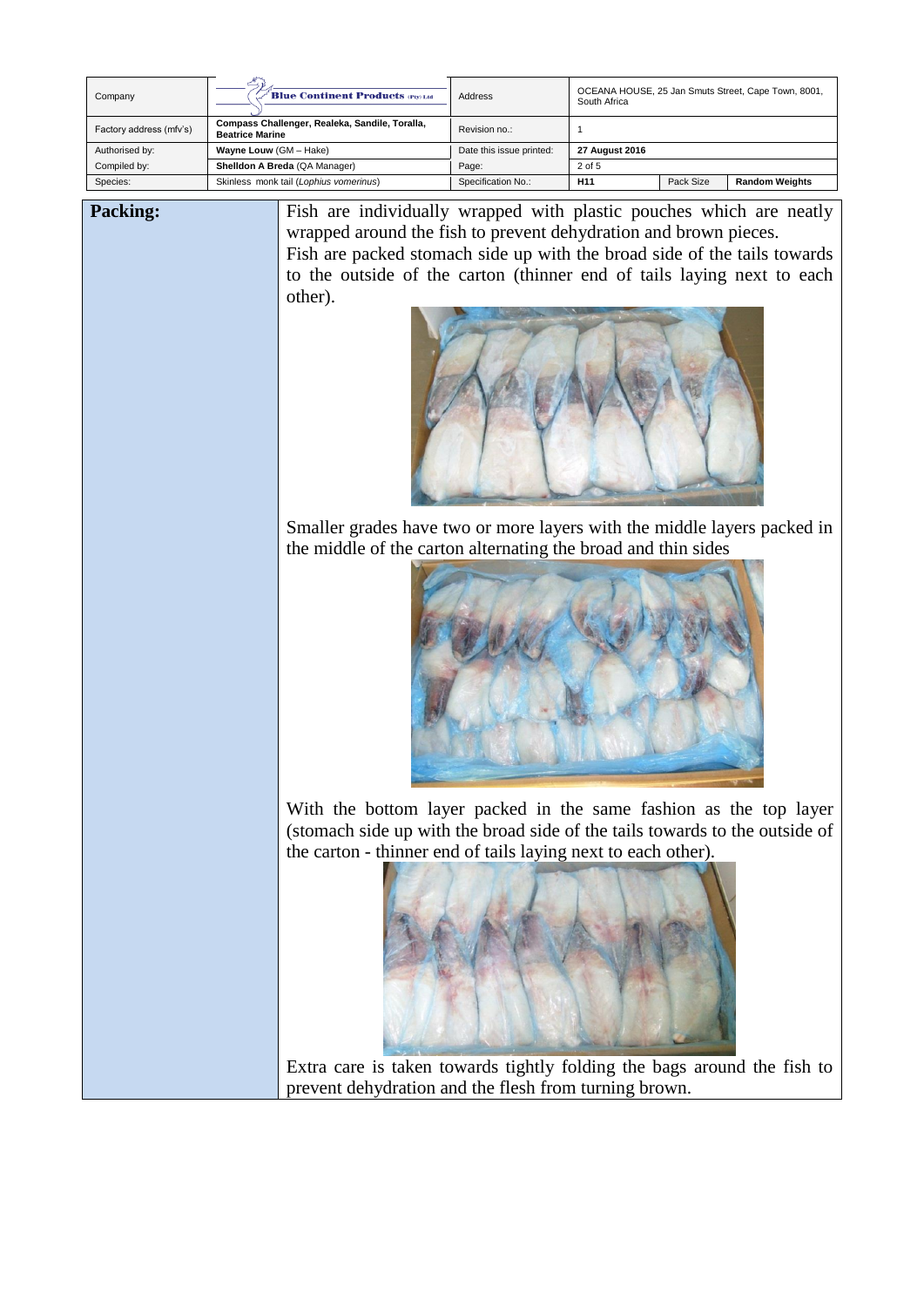| Company                 | <b>Blue Continent Products (Pty) Ltd</b>                                 | Address                  | OCEANA HOUSE, 25 Jan Smuts Street, Cape Town, 8001,<br>South Africa |           |                       |
|-------------------------|--------------------------------------------------------------------------|--------------------------|---------------------------------------------------------------------|-----------|-----------------------|
| Factory address (mfv's) | Compass Challenger, Realeka, Sandile, Toralla,<br><b>Beatrice Marine</b> | Revision no.:            |                                                                     |           |                       |
| Authorised by:          | Wayne Louw (GM - Hake)                                                   | Date this issue printed: | 27 August 2016                                                      |           |                       |
| Compiled by:            | Shelldon A Breda (QA Manager)                                            | Page:                    | 3 of 5                                                              |           |                       |
| Species:                | Skinless monk tail (Lophius vomerinus)                                   | Specification No.:       | H <sub>11</sub>                                                     | Pack Size | <b>Random Weights</b> |

| <b>Grading:</b>                     | <b>Size</b>                       |                                                                                                                                                      | Weight per grading                           | <b>Allowed Deviation</b>                                                   |  |  |  |
|-------------------------------------|-----------------------------------|------------------------------------------------------------------------------------------------------------------------------------------------------|----------------------------------------------|----------------------------------------------------------------------------|--|--|--|
|                                     | grading                           |                                                                                                                                                      |                                              |                                                                            |  |  |  |
|                                     | Size SS                           |                                                                                                                                                      | $50 - 100g$                                  | $\pm 10g$                                                                  |  |  |  |
|                                     | Size 00                           |                                                                                                                                                      | $100 - 150g$                                 | $\pm 10g$                                                                  |  |  |  |
|                                     | Size 0                            |                                                                                                                                                      | 150-300g                                     | $\pm 10g$                                                                  |  |  |  |
|                                     | Size 1                            |                                                                                                                                                      | 300g-500g                                    | $\pm 10g$                                                                  |  |  |  |
|                                     | Size 2                            |                                                                                                                                                      | 500g-1000g                                   | $\pm 10g$                                                                  |  |  |  |
|                                     | Size 3                            |                                                                                                                                                      | $1000g+$                                     | $\pm 10g$                                                                  |  |  |  |
| Labeling:                           |                                   |                                                                                                                                                      |                                              | Grade of fish marked onto lid indicting the specie, size grading and       |  |  |  |
|                                     | manner packaged.                  |                                                                                                                                                      |                                              |                                                                            |  |  |  |
|                                     |                                   |                                                                                                                                                      | Batch number stamped onto lid comprising of: |                                                                            |  |  |  |
|                                     | <b>Production date:</b>           |                                                                                                                                                      |                                              |                                                                            |  |  |  |
|                                     | DD/MM/YYYY (e.g. 07/11/2016)      |                                                                                                                                                      |                                              |                                                                            |  |  |  |
|                                     |                                   |                                                                                                                                                      | and                                          |                                                                            |  |  |  |
|                                     | <b>Establishment number:</b>      |                                                                                                                                                      |                                              |                                                                            |  |  |  |
|                                     | TT for the mfy Realeka            |                                                                                                                                                      |                                              |                                                                            |  |  |  |
|                                     | VS for the mfv Compass Trawler    |                                                                                                                                                      |                                              |                                                                            |  |  |  |
|                                     | ZK for the mfv Sandile            |                                                                                                                                                      |                                              |                                                                            |  |  |  |
|                                     | YM for the mfv Toralla            |                                                                                                                                                      |                                              |                                                                            |  |  |  |
|                                     | Y1 for the mfv Beatrice Marine    |                                                                                                                                                      |                                              |                                                                            |  |  |  |
| <b>Freezing:</b>                    | fish.                             |                                                                                                                                                      |                                              | Product is blast frozen in racks with sleeves, with no pressure put on the |  |  |  |
|                                     |                                   |                                                                                                                                                      |                                              |                                                                            |  |  |  |
|                                     |                                   | The temperature of a product is taken through the zone of maximum<br>crystallization and down to an equilibrium temperature of $-18$ °C or           |                                              |                                                                            |  |  |  |
|                                     |                                   | lower in a within 8-10 hours.                                                                                                                        |                                              |                                                                            |  |  |  |
| <b>Storage:</b>                     |                                   |                                                                                                                                                      |                                              |                                                                            |  |  |  |
|                                     |                                   | Monk tails are stored in the holding room that has sufficient freezing<br>capacity to maintain its temperature of $-18$ °C or lower when it has been |                                              |                                                                            |  |  |  |
|                                     |                                   | frozen to temperatures lower than - $18^{\circ}$ C                                                                                                   |                                              |                                                                            |  |  |  |
| Discharge:                          |                                   | Discharging of fish to cold storage on land are done in a manner as to                                                                               |                                              |                                                                            |  |  |  |
|                                     |                                   | maintain the cold chain.                                                                                                                             |                                              |                                                                            |  |  |  |
|                                     |                                   |                                                                                                                                                      | <b>QUALITY CRITERIA</b>                      |                                                                            |  |  |  |
| Criteria                            | <b>Description</b>                |                                                                                                                                                      | <b>Tolerance</b>                             | <b>Not Acceptable</b>                                                      |  |  |  |
|                                     | Fresh, strong sea weedy           |                                                                                                                                                      |                                              |                                                                            |  |  |  |
| Odour                               | and characteristically            |                                                                                                                                                      | None                                         | No off odours                                                              |  |  |  |
|                                     | fresh for the species             |                                                                                                                                                      |                                              |                                                                            |  |  |  |
| Parasites                           | Presence of any parasites         |                                                                                                                                                      | Nil                                          | The presence of parasites                                                  |  |  |  |
| Texture<br>Firm                     |                                   |                                                                                                                                                      | Slightly soft and a                          | Soft texture, torn and                                                     |  |  |  |
|                                     |                                   | little elastic                                                                                                                                       | ragged                                       |                                                                            |  |  |  |
| <b>Blood Spots,</b>                 | Bloodspots larger or              |                                                                                                                                                      | Blood spots less                             |                                                                            |  |  |  |
| equal 25 mm and red or<br>Bruising, |                                   | than 25mm max 5                                                                                                                                      | Red or brown coloured tails                  |                                                                            |  |  |  |
| Discolouration                      | brown colour in the flesh.        |                                                                                                                                                      | per tail                                     |                                                                            |  |  |  |
| Foreign Matter                      | Metal pieces, plastic<br>bristles |                                                                                                                                                      | Nil                                          | Presence of foreign matter                                                 |  |  |  |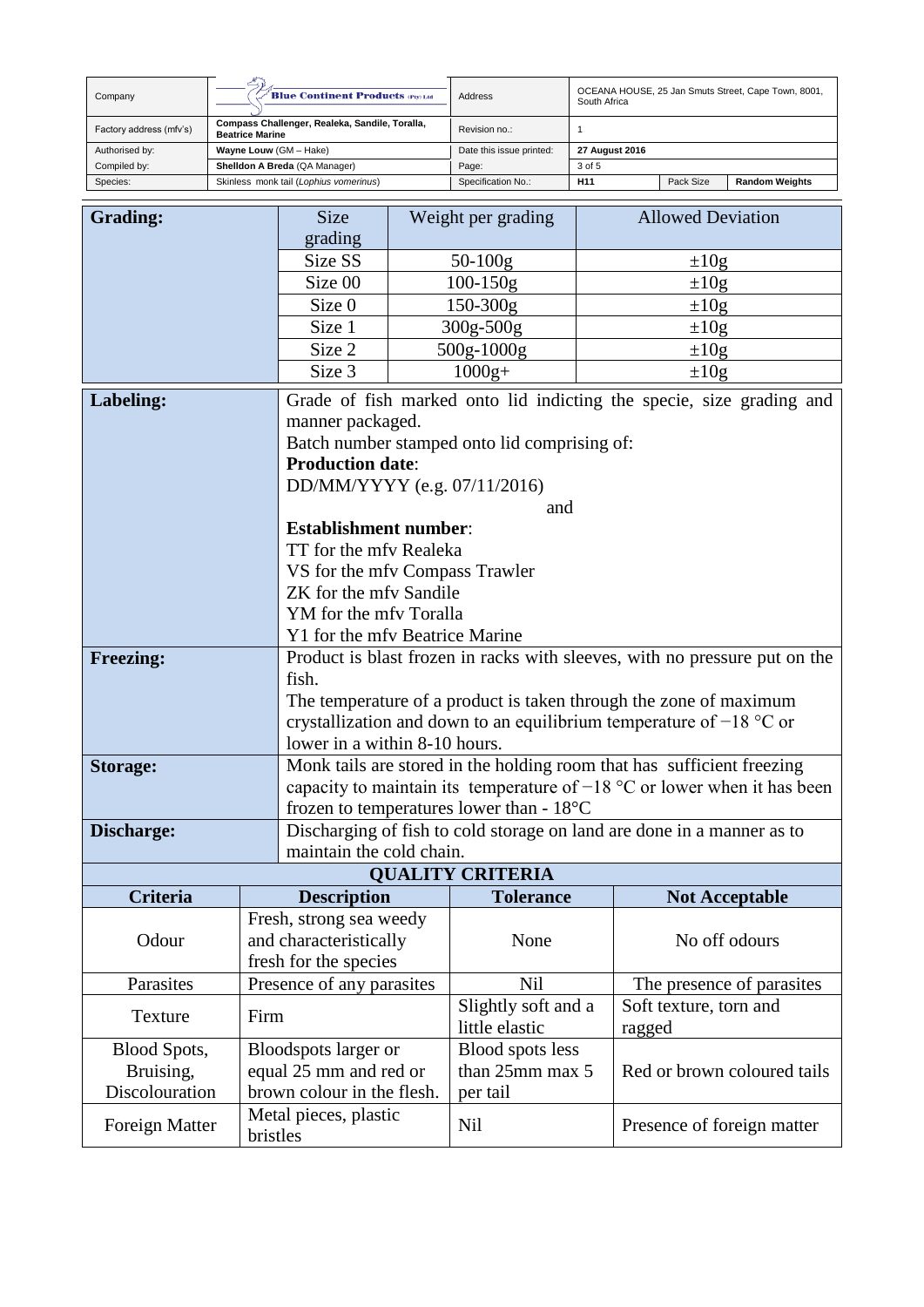| Company                 | <b>Blue Continent Products (Pty) Ltd</b>                                 | Address                  | OCEANA HOUSE, 25 Jan Smuts Street, Cape Town, 8001,<br>South Africa |           |                       |
|-------------------------|--------------------------------------------------------------------------|--------------------------|---------------------------------------------------------------------|-----------|-----------------------|
| Factory address (mfv's) | Compass Challenger, Realeka, Sandile, Toralla,<br><b>Beatrice Marine</b> | Revision no.:            |                                                                     |           |                       |
| Authorised by:          | Wayne Louw (GM - Hake)                                                   | Date this issue printed: | 27 August 2016                                                      |           |                       |
| Compiled by:            | Shelldon A Breda (QA Manager)                                            | Page:                    | 4 of 5                                                              |           |                       |
| Species:                | Skinless monk tail (Lophius vomerinus)                                   | Specification No.:       | H <sub>11</sub>                                                     | Pack Size | <b>Random Weights</b> |

| <b>MICROBIOLOGICAL CRITERIA</b>                                                              |                                |                                          |                       |  |  |  |
|----------------------------------------------------------------------------------------------|--------------------------------|------------------------------------------|-----------------------|--|--|--|
| <b>MICRO-ORGANISM</b>                                                                        | <b>MAXIMUM</b><br><b>LIMIT</b> | <b>METHOD</b>                            | <b>FREQUENCY</b>      |  |  |  |
| <b>Total Count of Viable</b><br>Organisms                                                    | $1x10^6/g$                     | <b>SANS 4833</b>                         | Regulatory            |  |  |  |
| Clostridium<br>perfringens                                                                   | Nil/25g                        | <b>SANS 7937</b>                         | Regulatory            |  |  |  |
| Staphylococcus aureus                                                                        | 10/g                           | SANS 6888-1 and<br>SANS 6888-2.          | Regulatory            |  |  |  |
| Escherichia. coli                                                                            | Nil/10g                        | <b>SANS 7251 or</b><br>SANS 16649-3.     | Regulatory            |  |  |  |
| Vibrio cholera                                                                               | Nil/25g                        | <b>SANS 6196</b>                         | Regulatory            |  |  |  |
| Vibrio<br>parahaemolyticus                                                                   | Nil/25g                        | <b>SANS 6196</b>                         | Regulatory            |  |  |  |
| Salmonella                                                                                   | Nil/25g                        | <b>SANS 6579</b>                         | Regulatory            |  |  |  |
| Shigella                                                                                     | Nil/25g                        | <b>SANS 6195</b>                         | Regulatory            |  |  |  |
|                                                                                              |                                | <b>CHEMICAL CRITERIA</b>                 |                       |  |  |  |
| <b>HEAVY METAL</b>                                                                           | <b>MAXIMUM LIMIT</b>           | <b>METHOD</b>                            | <b>FRECUENCY</b>      |  |  |  |
| Mercury                                                                                      | 1 <sub>ppm</sub>               |                                          | For all tails $>1$ kg |  |  |  |
| Cadmium                                                                                      | $0.050$ ppm                    |                                          | Regulatory            |  |  |  |
| Lead                                                                                         | $0.30$ ppm                     |                                          | Regulatory            |  |  |  |
|                                                                                              |                                | <b>TYPICAL NUTRITIONAL INFORMATION *</b> |                       |  |  |  |
| Calories                                                                                     |                                | 76KJ/100g                                |                       |  |  |  |
| Total fat                                                                                    |                                | 1.1g/100g                                |                       |  |  |  |
| Cholesterol                                                                                  |                                | 24mg/100g                                |                       |  |  |  |
| <b>Saturated fats</b>                                                                        |                                | $\overline{0}$                           |                       |  |  |  |
| Monounsaturated                                                                              |                                | $\overline{0}$                           |                       |  |  |  |
| Polyunsaturated<br>$\bullet$                                                                 |                                | $\overline{0}$                           |                       |  |  |  |
| Sodium                                                                                       |                                | 17.64/100g                               |                       |  |  |  |
| <b>Total Carbohydrates</b>                                                                   |                                | 0 <sub>g</sub>                           |                       |  |  |  |
| <b>Sugars</b>                                                                                |                                | 0g/100g                                  |                       |  |  |  |
| 14.11g/100g<br>Protein                                                                       |                                |                                          |                       |  |  |  |
| *General calculated values as per http://nutritiondata.self.com/facts/finfish-and-shellfish- |                                |                                          |                       |  |  |  |
| products/4080/2 and http://www.foodnutritiontable.com/nutritions/nutrient/?id=824            |                                |                                          |                       |  |  |  |